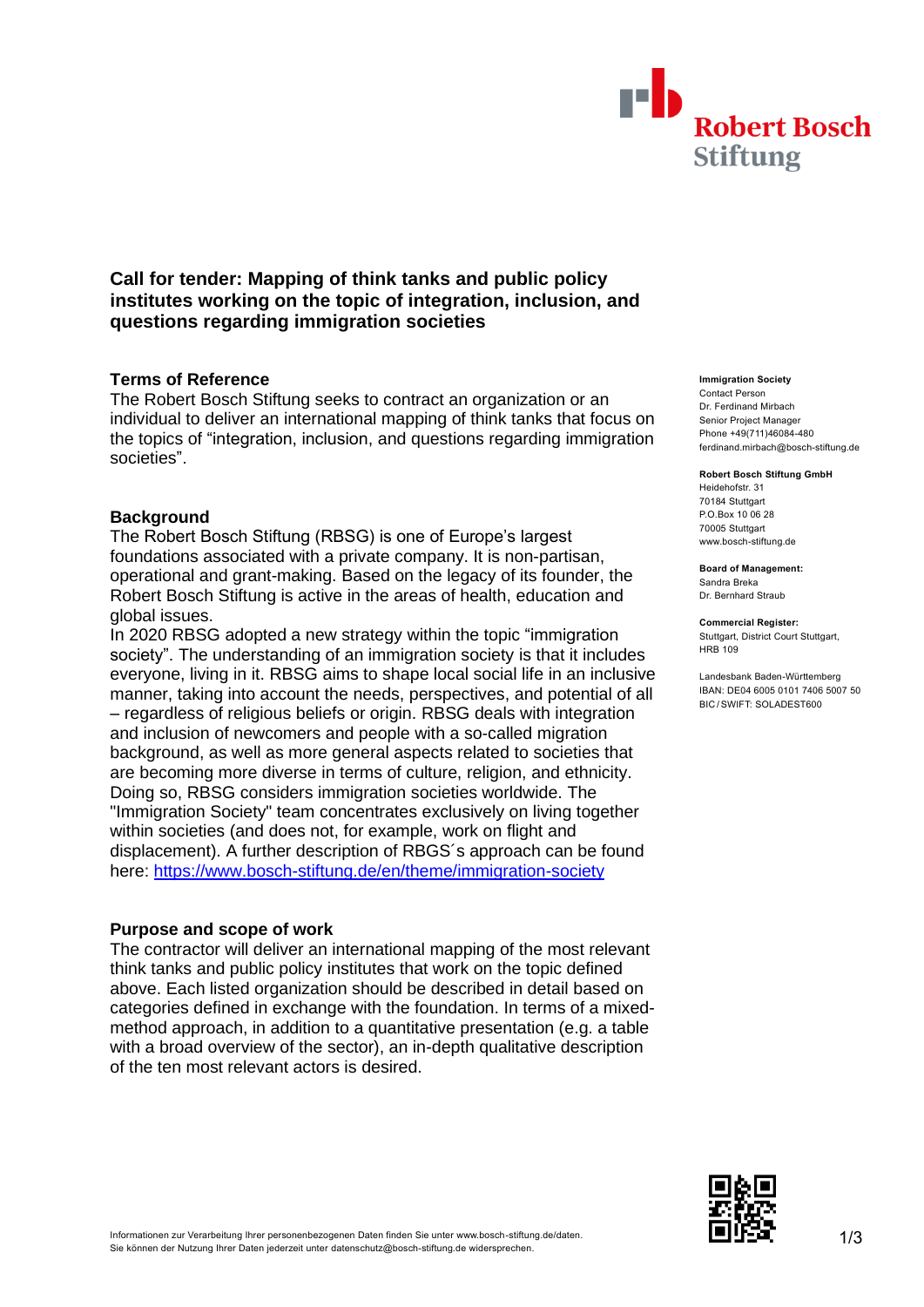

The mapping's purpose is to provide the department with an encompassing overview of the sector which will serve as a basis for the development of future partnerships.

Specific questions that mapping should include are:

- In terms of outreach and impact-orientation what are the most relevant think thanks and public policy institutes working in the field?
- How do think tanks and public policy institutes define integration, inclusion, or immigration societies?
- Do they draw a line between migration on the one hand and integration and inclusion on the other hand? How?
- Are the think tanks monothematic or do they cover a wider range of related topics (such as migration, diversity, or inequality)?
- Is there a regional focus and, do the think tanks cover just one country or a wider range of countries?
- What aspects of integration and inclusion are of particular importance to their work? Do they focus on specific areas (e.g. education, housing, access to work, political participation…) or groups within societies of immigration (e.g. newcomers, former generations of immigration, specific ethnic, religious or cultural groups…)?
- Do they point out specific needs when it comes to integration and inclusion?

# **Time frame**

The results should be delivered by May 2nd, 2022. Significant preliminary results should be delivered by April 22nd, 2022. Reporting calls between the contractor and RBSG will be agreed upon in regular intervals.

# **Qualifications**

The contractor shall possess the following minimum qualifications:

- In-depth understanding of the international think tank sector's relevance, history, challenges and trends,
- Proven track record in cooperation with or professional experience in think tanks,
- Professional network in the international think tank sector,
- Interdisciplinary mindset,
- Structured and analytical working method,
- Ability to meet tight deadlines,
- Availability within the next months, with the deadline for the mapping May 2nd, 2022.